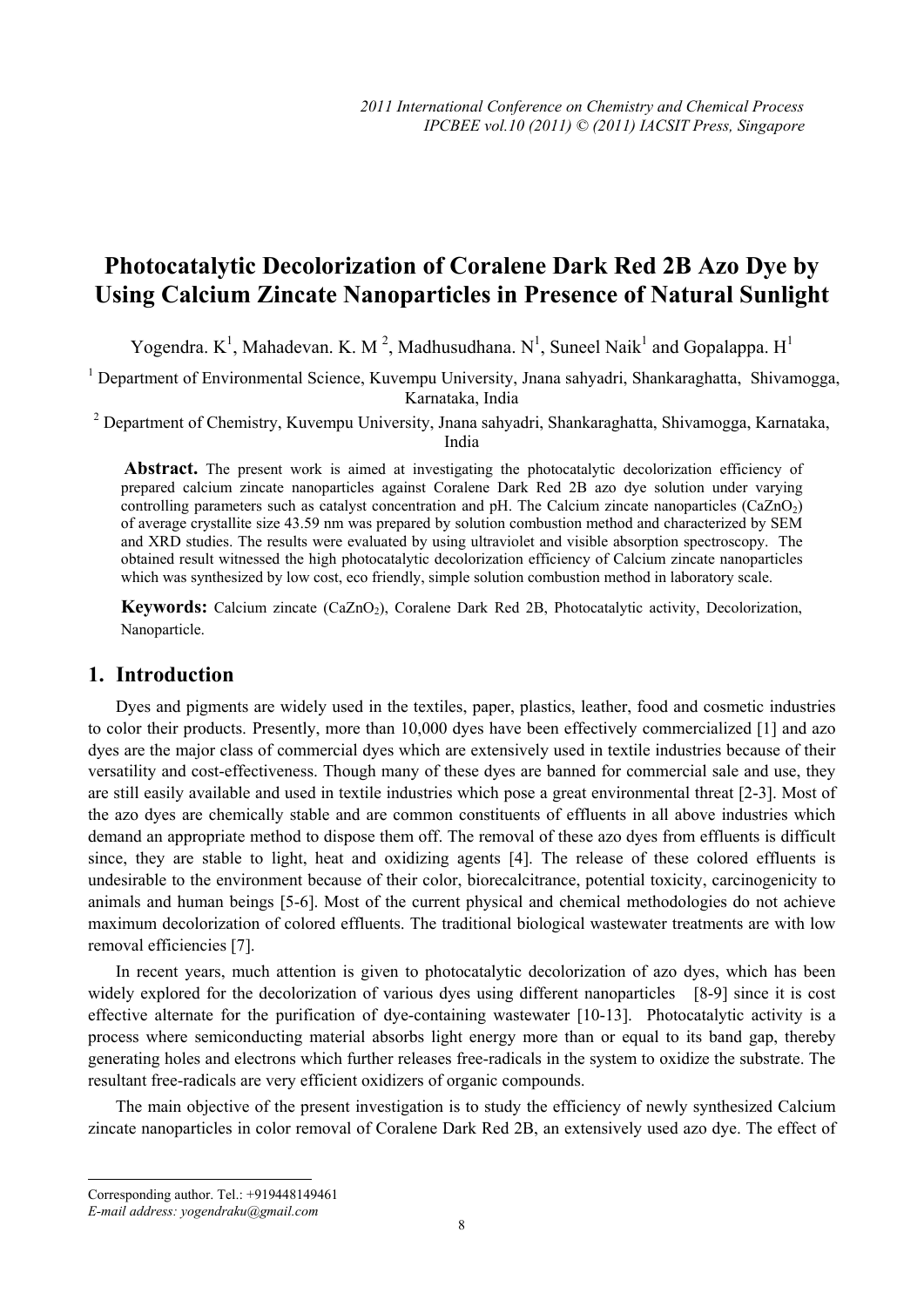pH and the different dosage of Calcium zincate nanoparticles as catalyst on the decolorization of Coralene Dark Red 2B dye were also studied.

# **2. Material and Methods**

## **2.1. Materials and reagents**

A widely used disperse azo dye in textile industries, Coralene Dark Red 2B has been selected for the present study (Fig. 1) and was obtained from Colourtex Limited, Surat, India. Calcium nitrate  $(Ca(NO<sub>3</sub>)<sub>2</sub>.4H<sub>2</sub>O)$  (99%, AR), Zinc nitrate  $(Zn(NO<sub>3</sub>)<sub>2</sub>$ . 6H<sub>2</sub>O) (99%, AR), Acetamide (CH<sub>3</sub>CONH<sub>2</sub>) (99%, AR), were obtained from Hi-Media Chemicals, Mumbai and used as received without purification. Metal nitrates were used as starting material for the preparation of the required nanoparticles, as they are fundamental for this synthesis method (as oxidizing agent) and also for their high solubility in water which allows a proper homogenization. Acetamide is selected as a combustion fuel due to its low cost and convenience. UV-VIS Spectrophotometer-119 (Systronics) was used for recording the  $\lambda_{\text{max}}$  of Coralene Dark Red 2B dye and the absorbance of the decolorized solution at different time interval was recorded by using UV-VIS spectrophotometer-169 (Systronics).



Fig. 1: Chemical structure of Coralene Dark Red 2B azo dye.

#### **2.2. Synthesis and Characterization of Calcium zincate nanoparticles**

A stoichiometric amount of Calcium nitrate (8.65 g), Zinc nitrate (10.89 g), and Acetamide (3.93 g) was dissolved in  $\sim$ 25 ml of distilled water in a silica crucible (100 cm<sup>3</sup> capacity). The Silica crucible was then kept for calcination in the muffle furnace (preheated to  $500^{\circ}$  C) till complete combustion of the Calcium nitrate and Zinc nitrate with the fuel acetamide [14-15]**.** The obtained 5.027 g of Calcium zincate nanoparticles were crushed in a mortar to make it amorphous. According to propellant chemistry the reaction is as follows [16].

11 Ca (NO<sub>3</sub>)<sub>2</sub> + 11 Zn (NO<sub>3</sub>)<sub>2</sub> + 20 CH<sub>3</sub>CONH<sub>2</sub>  $\longrightarrow$  11 CaZnO<sub>2</sub> + 40 CO<sub>2</sub> + 50 H<sub>2</sub>O + 32 N<sub>2</sub>

#### **2.3. XRD and SEM of the prepared Calcium zincate nanoparticles**

XRD analysis was performed by using Rigaku diffractrometer at Cu-K<sub>α</sub> radiation (1.5406 Å) in a  $\theta$ -2 $\theta$ configuration for fresh sample of Calcium zincate  $(CaZnO<sub>2</sub>)$  nanoparticles to study the size, composition and structure. The obtained intensity readings of the prepared Calcium zincate nanoparticle samples are plotted against angle of diffractions (Fig. 2). Fine and narrow peaks of obtained XRD pattern indicated that, the product was well crystallized. Peaks representing impurities were not observed, confirming the obtained Calcium zincate nanoparticles after calcinations is pure. According to Debye–Scherrer's formula  $D = K\lambda$ (βcosθ), (K-the Scherrer's constant, λ-the X-ray wavelength, β-the full width at half-maximum, and θ-the Bragg diffraction angle calculated) the average crystallite size was found to be 43.59 nm.



Fig. 2: XRD of the Calcium zincate Nanoparticles.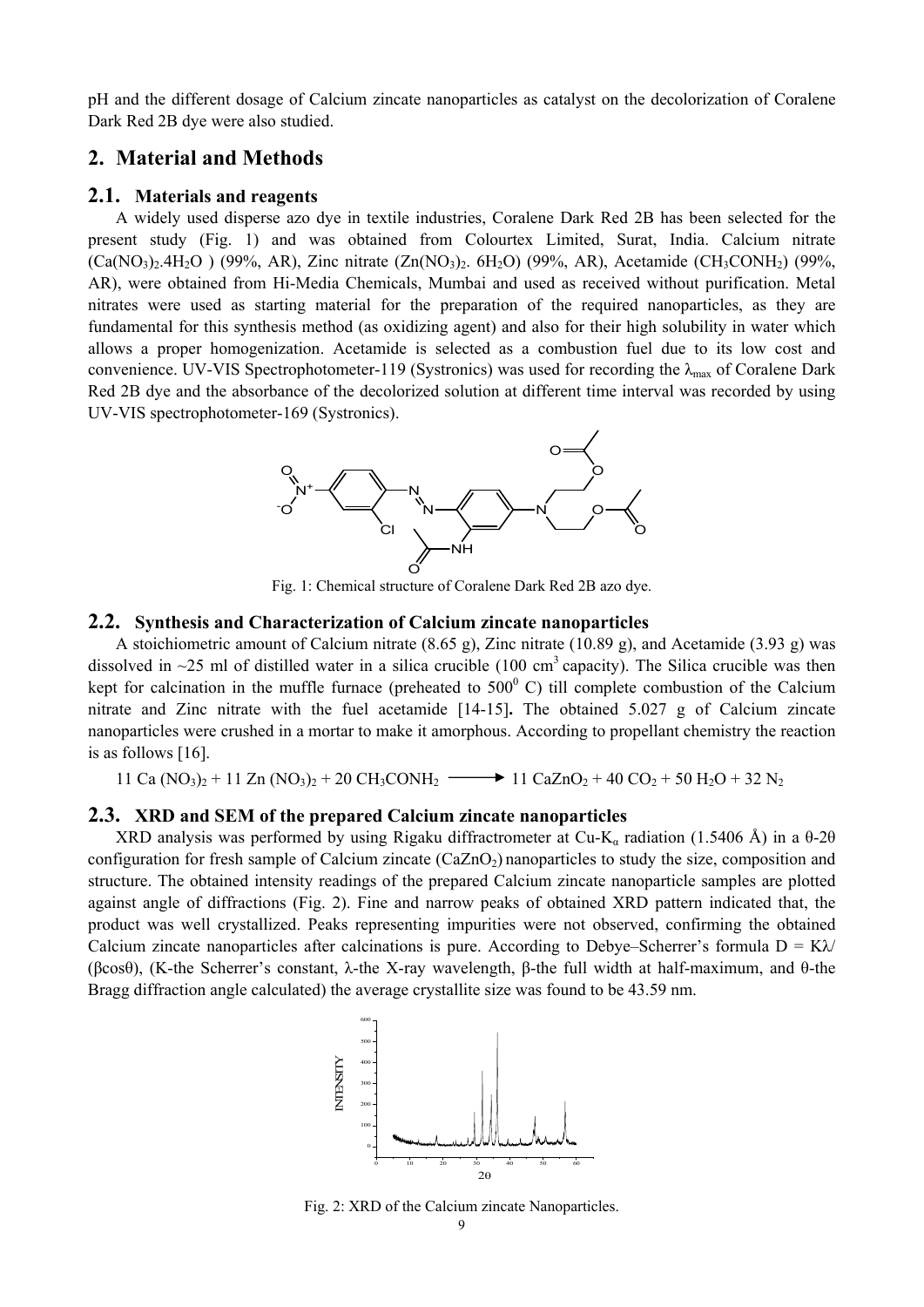The SEM images taken for the prepared Calcium zincate nanoparticles have clearly shown the mixture of both rod and cluster like structured nanoparticles (Fig. 3).



Fig. 3: SEM micrographs of the Calcium zincate Nanoparticles.

## **2.4. Experimental procedure**

The degradation of the dye molecules was evaluated using ultraviolet and visible absorption spectroscopy. An absorbance spectrum of the dye solution was taken using UV-VIS Spectrophotometer 119 (Systronics) in the range of 200 to 800 nm. The  $\lambda_{\text{max}}$  of Coralene Dark Red 2B was found to be 473 nm. The photocatalytic reaction experiments were carried out in the presence of direct sunlight. The standard (30mg/L) dye solution was prepared by dissolving 30 mg of Coralene Dark Red 2B dye in 1000 ml distilled water and investigated for its decolorization by using Calcium zincate nanoparticles as catalyst at different dosages and pH levels. The pH of the dye solution was adjusted by using dilute hydrochloric acid and sodium hydroxide. At each pH levels (ranging from 2 to 12) the reaction volume of 300 ml dye solution (of 30 mg/L concentration) was taken and catalyst dosages (of 300mg, 600mg, 900mg, 1200mg and 1500 mg) were added for the color degradation efficiency study under direct sunlight. After the dispersion of the catalyst, the absorbance of dye solution was recorded at an interval of 30 minutes time using UV-VIS Spectrophotometer -169 (Systronics). The percentage of color degradation was calculated by using the following formula.

**Decolorization** =  $\frac{(A0 - At)}{A0} \times 100$ 

Where,  $A_0$  is the initial absorbance of dye solution and  $A_t$  is absorbance at time't'.

## **2.5. Result and Discussion**

## **Effect of concentration of catalyst on degradation of dye**

To study the effect of catalyst concentrations on the removal of color, catalyst at various concentrations were employed for the decolorization of Coralene Dark Red 2B dye at neutral pH condition. During the first 30 minutes, decolorization was only 12.41 % for minimum catalyst dosage (300mg) and 91.13 % for the maximum dosage (1500mg). Further, in the next 120 minutes of duration the decolorization was increased to 53.90 % for minimum dosage of catalyst and 100 % decolorization was recorded for maximum dosage (Fig. 5)**.** 

### **Effect of pH on rate of decolorization**

The effect of pH on the decolorization efficiency of the selected dye solution was studied at different pH conditions. The decrease of pH from neutral condition has slightly decreased the decolonization efficiency at lower dosages of Calcium Zincate nanoparticles (Fig.4). At higher dosages, 100% color degradation was observed in all the pH conditions. The alkaline condition is more suitable when compared to acidic condition as it gives effective and good results in smaller dosages of catalyst. The percentage of decolorization of Coralene Dark Red 2B dye at different pH levels are shown in (Fig 5).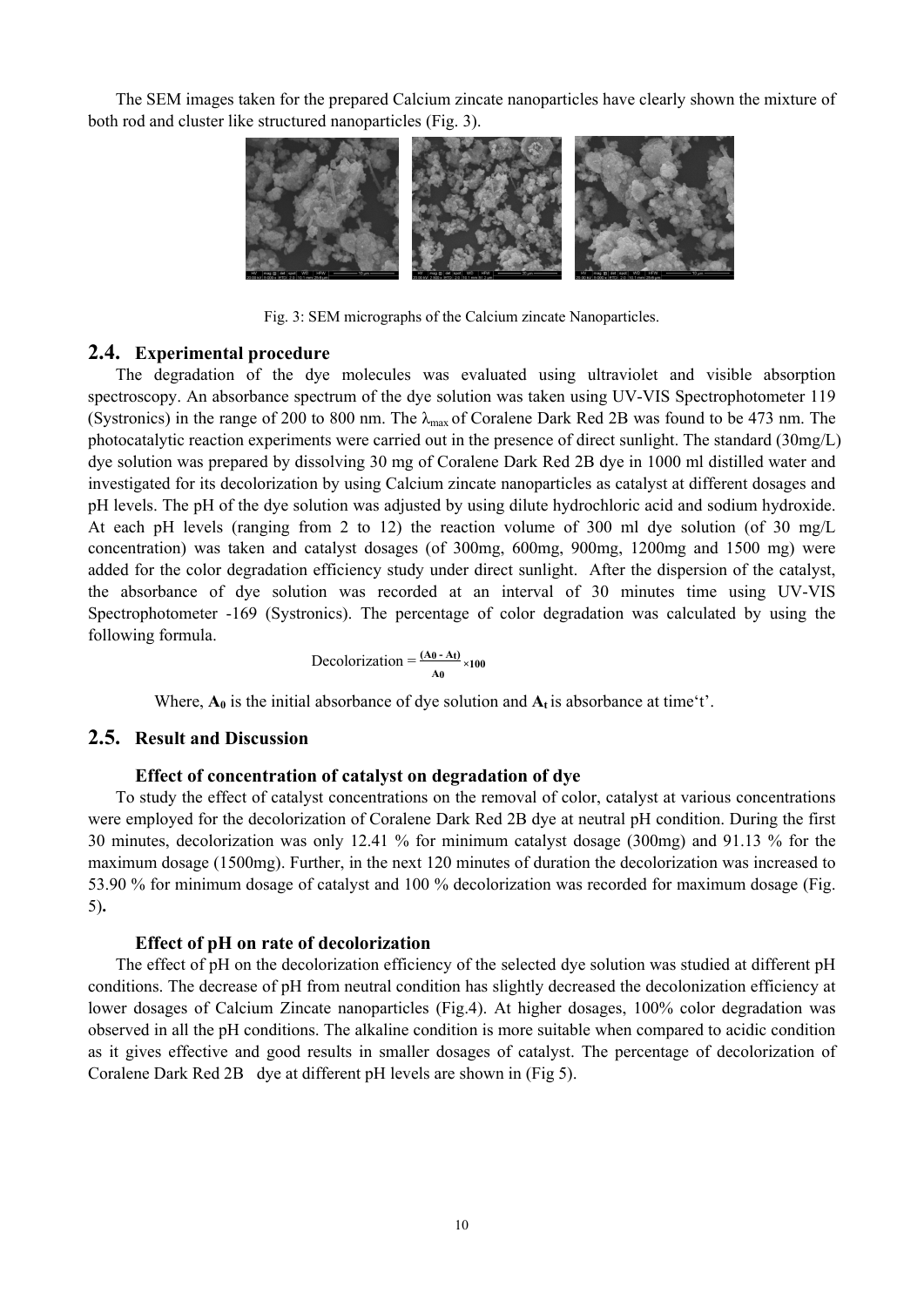

Fig. 4: Effect on Coralene Dark Red 2B dye at different pH concentration on the decolorization efficiency of Calcium zincate nanoparticles.



Fig. 5: Effect of catalyst dosage on the decolorization of Coralene Dark Red 2B dyes at concentration 30mg/L, on Neutral (a), pH 2 (b), pH 5 (c), pH 9 (d), and pH 12 (e) with respect to time.

#### **Mechanism of the photocatalytic decolorization**

The mechanism of the Photocatalytic decolorization of Coralene Dark Red 2B dye is as follows [17].

| $h_{VB}^+$ + OH $\rightarrow$ OH $\ldots$ $\ldots$ $\ldots$ $\ldots$ $\ldots$ $\ldots$ $\ldots$ $\ldots$ $\ldots$ $\ldots$ $\ldots$ $\ldots$ $\ldots$ $\ldots$ $\ldots$ $\ldots$ $\ldots$ $\ldots$ $\ldots$ $\ldots$ |
|----------------------------------------------------------------------------------------------------------------------------------------------------------------------------------------------------------------------|
| OH + Coralene Dark Red 2B dye $\rightarrow$ decomposed Coralene Dark Red 2B dye(iv)                                                                                                                                  |
|                                                                                                                                                                                                                      |
|                                                                                                                                                                                                                      |

Upon exposure to UV-irradiation, the Calcium zincate nanoparticle  $(CaZnO<sub>2</sub>)$  is photoexcited and an electron–hole pair is formed (i), where  $\vec{e}_{CB}$  is the electron in the conduction band,  $h_{VB}^+$  is the hole in the valence band in Calcium zincate ( $e_{CB} + h_{VB}^+$ ). Due to the amphoteric property of Calcium zincate semiconductor nanoparticle, water molecules were adsorbed on its excited surface and decomposed by oxidative potential of the hole (ii). The formed OH ions are further oxidized by the hole to produce OH**·** radicals (iii) and lead to partial or complete dye decomposition (iv). On the other hand, Calcium zincate nanoparticle reacts with the photogenerated holes and undergoes self-oxidation (v). Thus, the Coralene Dark Red 2B dye will also be decomposed by the action of more number of newly generated active oxygen.